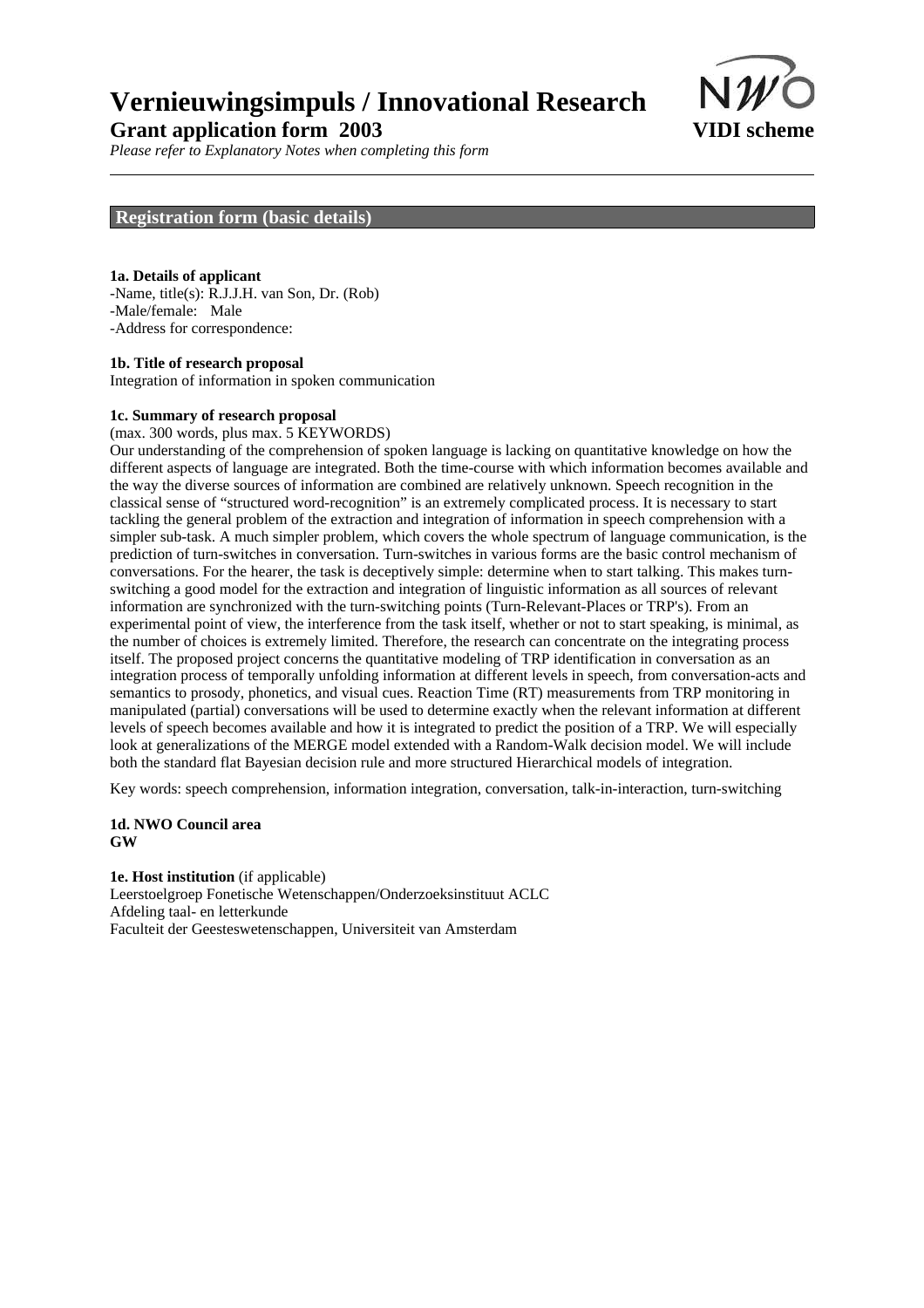

*Please refer to Explanatory Notes when completing this form*

## **Research proposal**

#### **2. Description of the proposed research**

(max. 4000 words on max. 8 pages, excl. literature references. A description of sub-projects is required. Include details of:)

#### **2a. Research topic**

Understanding language comprehension is crucial for understanding human cognition and social life in general and human communication in particular. Within this wider field, *spoken* language is further characterized by a strong time-pressure on comprehension. An utterance has to be processed before the next one supersedes it. The classical view of spoken language is based on the structure of written texts [24]. In this view, speech is considered to be a linear "string" of regular units that encodes a corresponding sequence of meanings. In the modern view, speech is understood as a lattice of interconnected, hierarchically structured layers consisting of "streams" of, e.g., phrases, words, and phonemes. Moreover, utterances carry multiple, concurrent messages beyond the "literal" (textual) meaning encoded in the words. These messages include group membership, emotional state, and conversational control signals. For each of these concurrent messages, listeners integrate many of the streams to extract the relevant content from the speech. The same sounds and visual cues that are used to recognize the words also give an accurate picture of the emotional state and socio-linguistic background of the speaker. Furthermore, the listener will be acutely aware when and how she is expected to react, be it with back-channel utterances, nods, or to take her turn in the conversation.

For each of the theoretically recognized aspects of a conversation, there are successful models on how it is structured (cf., [2, 7, 26, 27, 34]). However, our understanding of how the various parallel streams of language are integrated in comprehension is lagging behind. Three questions are central to understanding the processing of language in recognition. *What* information is available, *when* does it become available, and *how* is it used? We have a reasonable picture of the information available in speech. However, our understanding of the time course of processing is, in general, rather superficial, although the study of (cross-modal) priming has clarified many processes (e.g., [11]). When it comes to the question of how the information is used to integrate all the different aspects of an utterance into a single "meaning", we have only a very crude understanding on how to synchronize and integrate the individual layers of information.

It is clear that the above questions in their general form are currently intractable. The answers tend to depend on the (sub-)task facing the listener. The mechanisms used to integrate diverse sources of information from *speech* can be illustrated on two examples, the short-range McGurk effect and the long-range Ganong effect. In the McGurk effect [20, 19], seeing a movie of a face that utters a stop-consonant with a velar/uvular place of articulation (e.g.,  $/g$ ) can alter the perception of a stop-consonant plosive sound with a labial place of articulation  $(e.g., /b)$  that is heard simultaneously, to a  $/d$ . This outcome is determined by a weighting of visual and auditory cues. The integration of visual and acoustic cues is very fast, before the phoneme is classified.

In the Ganong effect, an ambiguous instance of a plosive can be recognized as either a voiced or an unvoiced version of this plosive, depending on the context in which it is presented [4]. So in the sentence 'How to milk a coat', an ambiguous k/g sound will tend to be perceived as the /g/ of 'goat' whereas in another context, e.g., 'When it rains I put on my coat', the same ambiguous sound will tend to be perceived as a /k/. In the Ganong effect, we see that a long range context, in the order of seconds, can affect the interpretation of an ambiguity that is based on a 10 ms difference in voice-onset time. Simplified, the ambiguous phoneme activates two words in the lexicon, 'goat' and 'coat'. Only one fits the meaning of the sentence and this one will 'bias' the lexical selection and the corresponding consonant is 'heard'.

Some of the most successful experimental paradigms in elucidating the time-course of human language processing are based on Reaction-Time measurements (RT), e.g., reading time, phoneme monitoring, word/nonword classification, and priming studies in general. Most RT-paradigms are based on lexical processes. When applicable, RT studies are the most sensitive probes into the processing demands on subjects and the use of contextual information (e.g., [25, 11, 26]). Therefore, RT experiments are the best paradigm to study whether (and when) concurrent information is actually used and combined in solving a language task. In addition, as this project targets the integration of *all* information, including non-verbal information, the experimental paradigm must depend as little as possible on lexical processes and also must synchronize different levels of language description.

One language task that is independent of lexical access and at the same time integrates many levels in speech is turn-switching in conversations. Turn switching is a natural and frequent part of any conversation. It happens around well defined time-points in speech where all aspects of speech indicate (predict) a turning point. It is fairly easy to elicit turn-related judgments from naive listeners, be it with RT or shadowing experiments, or with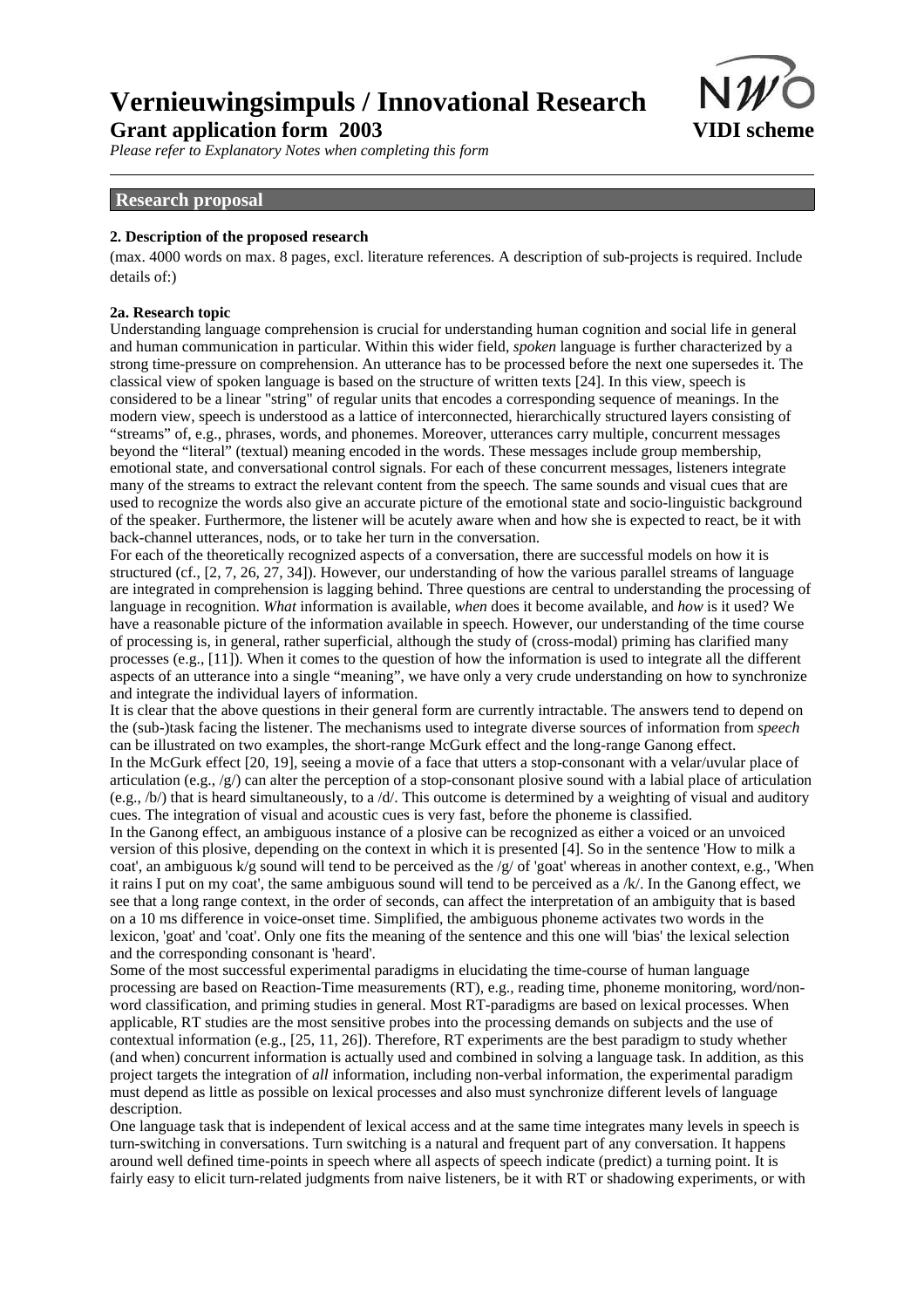

*Please refer to Explanatory Notes when completing this form*

off-line annotation. Manipulated speech, facial-video's, or even texts, can be used to add or remove specific cues and look at their relative importance. It is well known that turn-switching is signaled at all levels of an utterance. The exact TRP is indicated by visual cues (gaze direction, e.g., [28]) and by specific intonational movements and phonetic changes in duration and loudness and the presence of silent pauses. The precise start of the new turn with respect to the TRP is an important message in itself [30]. In short, turn-switching is a tractable and accessible feature of speech that integrates many important aspects of language use. An example from Schegloff illustrates this [28]. On page 410, a short conversation fragment is printed. It contains the following two turns (Before, *another* speaker has asked for the 'butter'):

Nancy: C'n I have some thou

Michael: [mm-hm-hm ...

Nancy's turn ends right after *too* where the question that started with *Can I* is completed. An earlier completion point (TRP) could be after *some* as the word *too* is redundant. However, un-transcribed aspects of the word *some* in this example, e.g., gaze direction, intonation, local speaking rate, and phoneme reduction, might have indicated that the TRP had not yet been reached. The next speaker, Michael, signals the redundant nature of *too* by starting his (ambiguous) turn right after its onset. His interruption point is indicated by the [-brackets, which align the turns (timing is very imprecise in this transcription). This early start might indicate that Michael predicted the word *too*, and did not wait for its completion. Another possibility is that Michael indeed reacted to a TRP right after *some* and ignored *too*. An analysis of video-recordings, intonation, and phonetic structure might elucidate whether there was a TRP projected after *some*, which was followed by extra material [1].

The presence and projection of TRP's can be studied in (naive) human subjects in several ways, e.g., in a straightforward *press when you would take turn* RT task or by some more sophisticated laryngograph measurement in a 'shadow' task. Subjects would hear Nancy's utterance, e.g., unedited, gated, monotonized, or in a "hummed" version. Differences between the subject's responses for all these manipulations would point out how the information on the upcoming TRP builds up in time in the separate "channels" of speech, e.g., words, intonation, and phonetic structure, and how they are combined.

From the perspective of the next speaker, three time-points are important with respect to TRP's. The first is the point at which the new speaker realizes that a TRP is imminent and she should start preparing a turn. In the above example this preparation point might be located after *have*. The second is the point where the next speaker expects the TRP to be realized. This could be located at the recognition points of *some* or *too* in the example. And third, the time at which the turn is actually taken by the next speaker. This point is indicated by the [-bracket in the example. Only the actual turn-taking is readily visible in the recorded conversation. Still, the timing of subject responses can be used to estimate the two earlier points.

Currently, the best quantitative model for the on-line integration of information in RT experiments is the Merge model [21] extended with a Random-Walk decision model [22]. The extended Merge model predicts reaction times as a stochastic summing in time (Random Walk model) of information from independent channels (Merge model). It can be generalized to include other information sources beyond phoneme recognition and lexical access and address TRP decisions instead of phoneme monitoring. The current version of the Merge model uses a flat Bayesian decision rule, which is a kind of default model (e.g., [19]). However, semantic information allows much less temporal precision than, e.g., phonetic information. So we can also propose a second, hierarchical model, where *long-range* effects, like semantics and syntax, predict a broad interval and *short-range* effects, like phonetic effects, are used to specify the exact point within this interval.

To summarize, we propose to use turn-switching as a tractable model system for the integration of linguistic information in speech recognition. Naive, native subjects are presented with partial and manipulated conversations and are asked to monitor for turn switches or back channel utterances using RT and shadowing paradigms (e.g., using laryngography or voice detection to time subject responses). We compare the delays with respect to the theoretical TRP's and the original turn-switches to study the underlying processes involved in *comprehension* and *decision making*. Many techniques are available to manipulate the available speech (and video) signal. For instance, PSOLA resynthesis can be used to manipulate prosody and intonation [3]. There are many techniques to make utterances (partially) unintelligible while preserving prosody and pause structure. Visual information can be presented in isolation, together with original or manipulated sound, or not at all. More elaborate designs, like eliciting real dialog responses from subjects or recording evoked potentials in subjects, are currently too ambitious.

#### **PhD student sub-projects**

The proposed PhD project requires a balance between challenge and predictability for a graduate student (AIO). The PhD project will address the question of how TRP's are projected by local, short-range signals like gazedirection and acoustic parameters (both in production and perception). In this project it should become clear how listeners pin-point the precise position of an upcoming TRP from the local intonational movement, prosody, and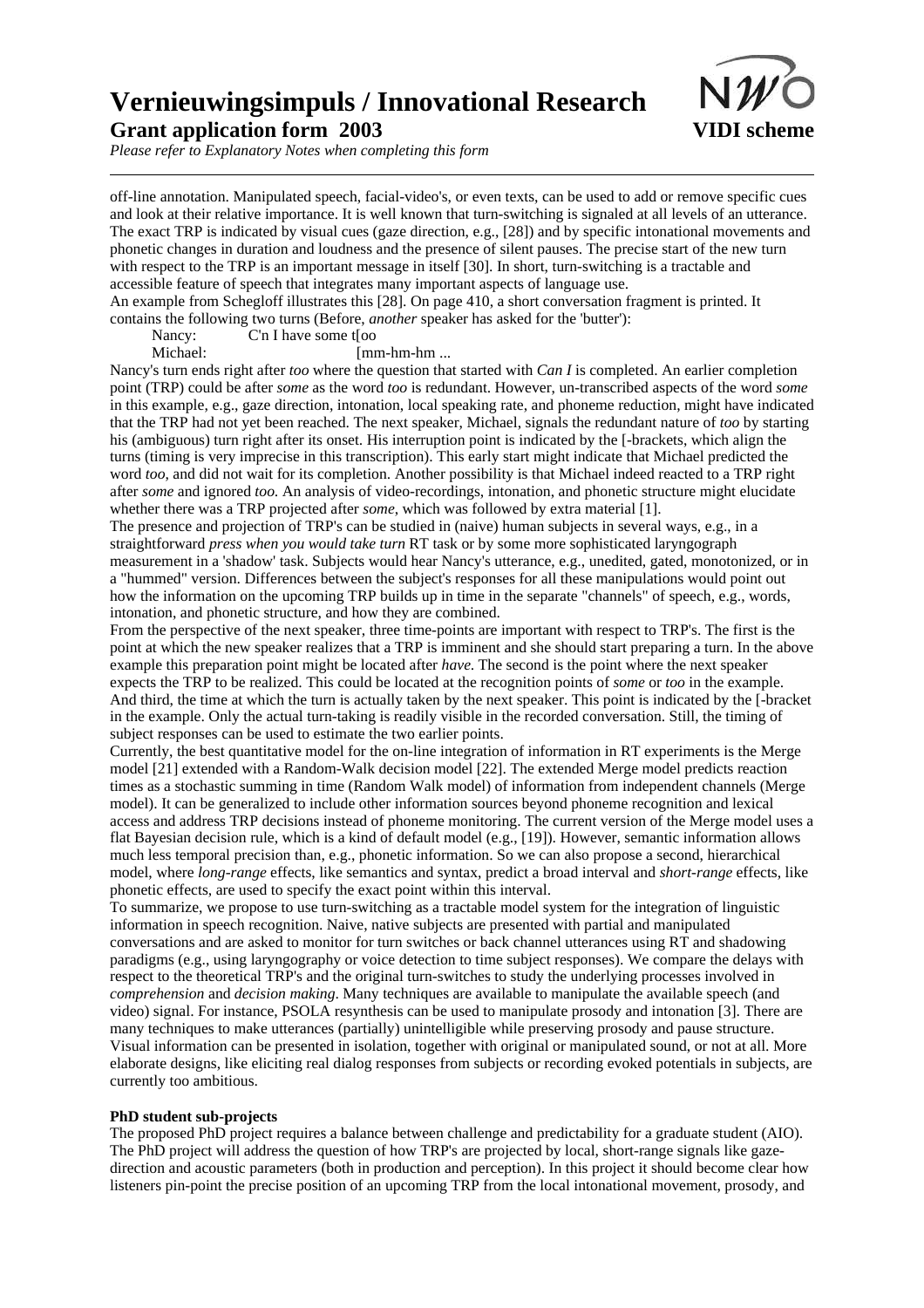

*Please refer to Explanatory Notes when completing this form*

acoustics of the utterance, and how speakers guide them in this. What little is known about this is based on intonation and prosody in general [1, 17, 36], pauses, and timing. Even less is known about the use of "tempo" with respect to intonation [1, 17, 8]. The work of Caspers [8], Auer [1], and Koiso et al. [17] will be good starting points for studying prosody in general. This can then be extended to include pronunciation variants and reduction.

### **2b. Approach**

I will start this section with stressing the focus of this project:

Conversation participants communicate Turn-Relevant-Places. The proposed project wants to determine:

- ï *What* information about the upcoming TRP is available in the speech? (including other modalities)
- ï *When* is the relevant information available?
- ï *How* is this information used in discourse?

These questions are intricately linked and will be investigated using the MERGE model with a Random Walk decision model [21, 22]. Information use will be modeled using both hierarchical and flat (Bayesian) decision rules. In a hierarchical decision model, lower-level (short-range) information can only be used in the presence of higher level (long range) information, e.g., in attentional filtering. In a flat, Bayesian, model, all information is summed, weighted by their predictive value. A hierarchical decision model predicts sudden changes in the use of short range information when long range information is suppressed, whereas flat models predict very smooth changes and compensation between levels.

There are affinities between the proposed project and the Cognition program (e.g., *The neurophysiology of communication*) and the IMIX program (e.g., *Dialoogmanagement en redenering*). I will contact these programs before the project starts. I have already contacted scientists with expertise in the different "aspects"of language and conversation to supplement our own knowledge. To fit this study into a single VIDI project, the scope of the subject matter has been limited. The main limitation I adopt for a 5 year project to be successful is that only offthe-shelf models of language processing will be used. Whenever possible, existing annotated Dutch speech corpora will be used (e.g., the *Spoken Dutch Corpus*, CGN [23], and the Map Task, [8]. Any additional annotation will be constructed using established semi-automatic methods, from conversations-act theory and semantic structure down to phonemic segmentation (e.g., [32]; Van Son et al., 2001). The practical side of this project is assembled from the standard, off-the-shelf procedures used in the research of conversation and discourse analysis, semantics, syntax, prosody, visual speech correlates, and acoustic variability (e.g., [1, 17, 18, 27, 25, 28, 30, 33, 37, 36] and references therein). The focus of this project will be on the use of the information used to project and identify TRP's: *What* is available to conversation participants, *when* is it available, and *how* is it used to predict an upcoming TRP? This explicitly includes visual, durational, and spectral measurements around turn-switching moments (e.g., [28, 29]). The acoustic analysis is comparable to the measurements done to correlate acoustical parameters with break-indices in prosodic research [7, 12, 13, 15, 35, 38].

Audio and video recordings of Dutch conversations are scanned for TRP's according to the standard procedures [34, 9]. The surrounding utterances are isolated and analyzed on syntax, prosody, and phonetic and visual cues in the conventional way, e.g., gaze direction and face orientation (when available), syntactic completion and boundary tones. Speech around TRP's is segmented at the phonemic level as much as possible. Annotation, labeling and segmenting have to be partly outsourced as these contain highly specialized tasks.

This project combines three domains. *First*, it analyzes the structure of conversations. On the very practical side, I will use the annotation formalism and tools developed by Henry Thompson and his group on the large Map-Task database at the HCRC in Edinburgh [34, 9]. In the Edinburgh formalism, speaker turns are distributed at the so-called MOVE level. Speech act segmentation and coding can be done reasonably reliable by instructed naive (and native) coders [9]. The Edinburgh group makes their annotation methods readily available (personal communication from Amy Isard).

*The second domain* is the projection of TRP's by the speaker. We use turns as an observable behavior [34]. Determining the exact TRP point in time is based on theoretical models of the ideal speaker/listener (cf., [14]). A TRP is determined by the actual MOVE type, syntactic completion, local speaking "rate", voice quality, gaze direction, and boundary tone. This can easily be generalized with syntactic extensions and more general prosodic/temporal structures (e.g., [1, 17, 10]). There is a lot of experience with the analysis of conversational boundary tones in the Netherlands [8].

*The third, and central, domain* is the processing of all the information by the listener, both real and experimental participants to the conversation. The aim is to determine how and when subjects perceive an upcoming TRP and how and when they decide the TRP is there. The three time-points discussed earlier, i.e., the moment an imminent TRP is predicted, the time-point where it is projected to appear, and the time point it is actually realized, are measured both in the original conversation and in an experimental setting. The latter two points in time can be studied with straightforward RT and Shadowing tasks on original and manipulated recordings. For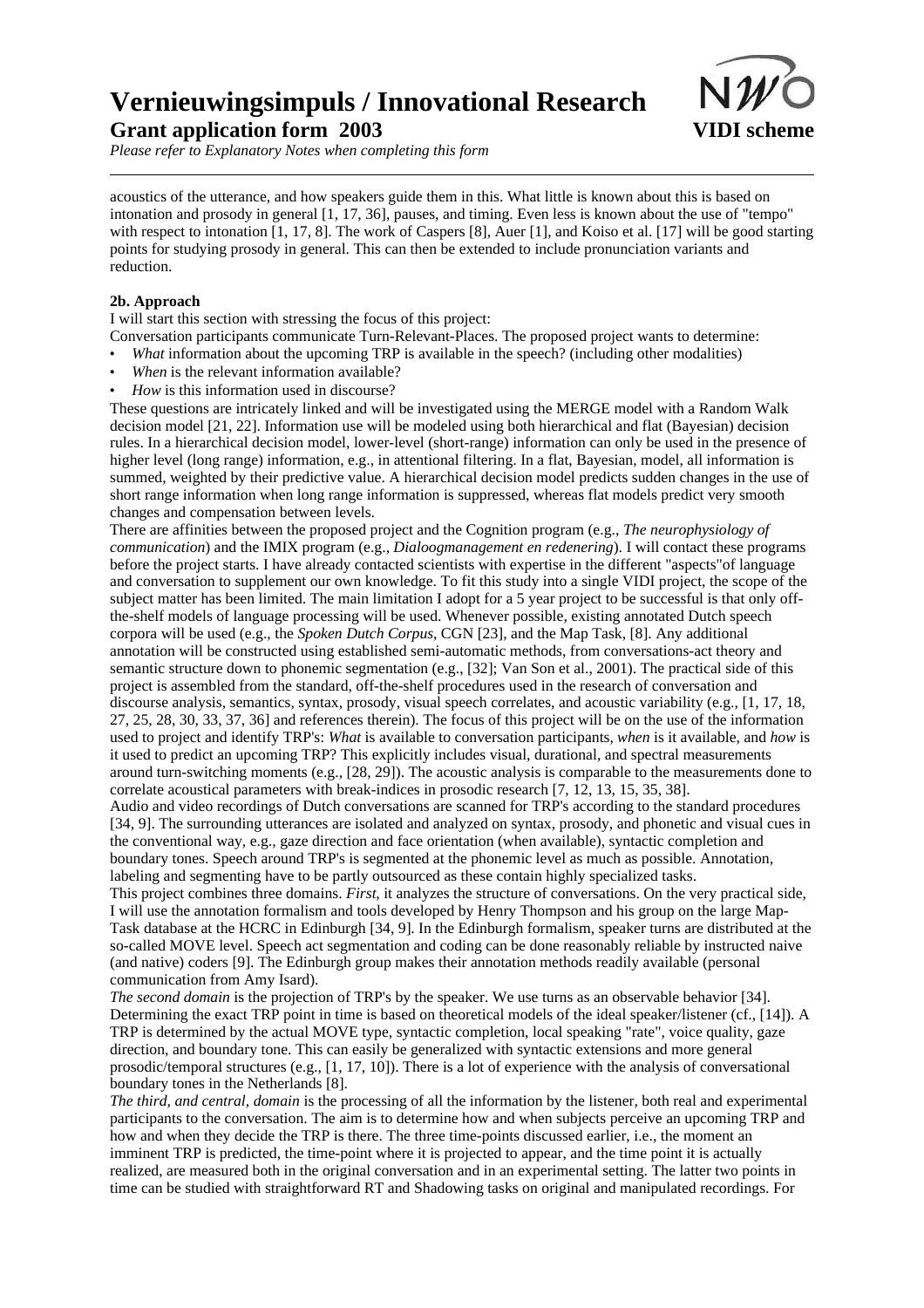

*Please refer to Explanatory Notes when completing this form*

the last, observable, turn-taking point, this would be *Push button when a turn is taken, Repeat the next speaker,* or *Speak 'eh' when the next speaker starts*. For the predicted turn-switching point this would be *Push button when you would take a turn* or *Say 'eh' when you would take the turn* (*eh* is the universal *take-the-floor* signal). The standard *Push button* paradigm has the advantage of being well understood. Shadowing has the disadvantage of interference from speech production. However, speaking a new turn instead of pushing buttons, is a more natural, and faster, automatic, behavior. Both methods will measure a combination of realized and predicted TRP. Neither will inform us about the preparation point where it is realized that a TRP is imminent. No tested methods are available to measure this point. However, we know that speakers tend to hold their breath some 200 ms prior to starting to speak by closing their glottis. This preparatory closure can be measured with a laryngograph in our experimental subjects [16]. So we will do a *Say 'eh' when you would take the turn* type task with laryngograph recordings using naive subjects. We expect to see a signal prior to the actual 'turn-taking' which indicates that the speaker prepares an utterance. This glottal signal will also show less interference from speech production than the actual utterance. There is ample experience with laryngograph recordings at the Chair of Phonetics and earlier on in the ESPRIT "SAM" Project (No 2589).

The time course of processing is modeled using RT-type analysis, e.g., the MERGE model and Random-Walk models [21, 22]. Integration of information is studied from different viewpoints like efficient decision theories (e.g., forecasting TRP's using Bayes' statistics, Neural Networks, CART trees, Minimal Message Length Coding), game theory (e.g., maximizing "gains" of the participants like getting the next turn), and minimizing repair costs. Non-symbolic aspects of conversation, e.g., gaze direction and speaking rate, will also be studied using ethological approaches [5, 31].

This study will be mainly build on existing material, annotated Dutch CGN and Map Task recordings ([23, 8]), and new (video-)recordings. As a start, a sub corpus and database of all observable TRP's in the annotations will be constructed, i.e., take-turns, hold-the-floor, grab-the-floor, back-channels. Initially, about 1000 TRP's will be selected for human inspection, to be extended later in the project. These will form a core corpus for detailed segmentation and acoustic analysis. From these, a few hundred representative turn-switches will be selected for RT experiments with naive, native, Dutch subjects. CGN recordings lack video and were mostly done on Sonyminidisk or otherwise band-limited (for the consequences of using Sony mini-disk recordings in speech research, see Van Son, 2002). To obtain facial/gaze data and wide-band, multichannel audio recordings, around 2 hours of new laboratory dialogs will be recorded on video-tape and audio CD. A selection of these recordings will be annotated, labeled, and segmented (this will be out-sourced to SPEX). Turn switches from this corpus will be added to the existing material.

#### **2c. Innovation**

Speech comprehension is an extremely complex phenomenon. To get a grip on it, straightforward, answerable questions are needed. The primary innovation of this project is the selection of a maneagable phenomenon in speech comprehension, Turn Taking in conversations. To be able to select the right time to take a turn, a speaker must have a good understanding of all linguistic aspects of the ongoing turn. However, the actual decision is a simple, yes/no (/maybe) question with minimal demands on the listeners processing capacity. This project asks three simple questions about the identification of turn-relevant places in conversation: What information is available? When is it available? How is it used? The timing information is used to study the underlying processes of *speech comprehension* and *decision making*.

Another innovation is the fact that this project combines off-the-shelf methods in separate areas of (psycho-) linguistics and phonetics to answer these questions. Conventional studies tend to be limited to only one or two levels in speech.

Finally, a new method, laryngography, is recruited to measure the preparation point where the subject (experimental next speaker) realizes that a TRP is imminent and starts preparing for a new utterance. This allows the investigation of early TRP identification processing, something that is difficult with standard RT methods.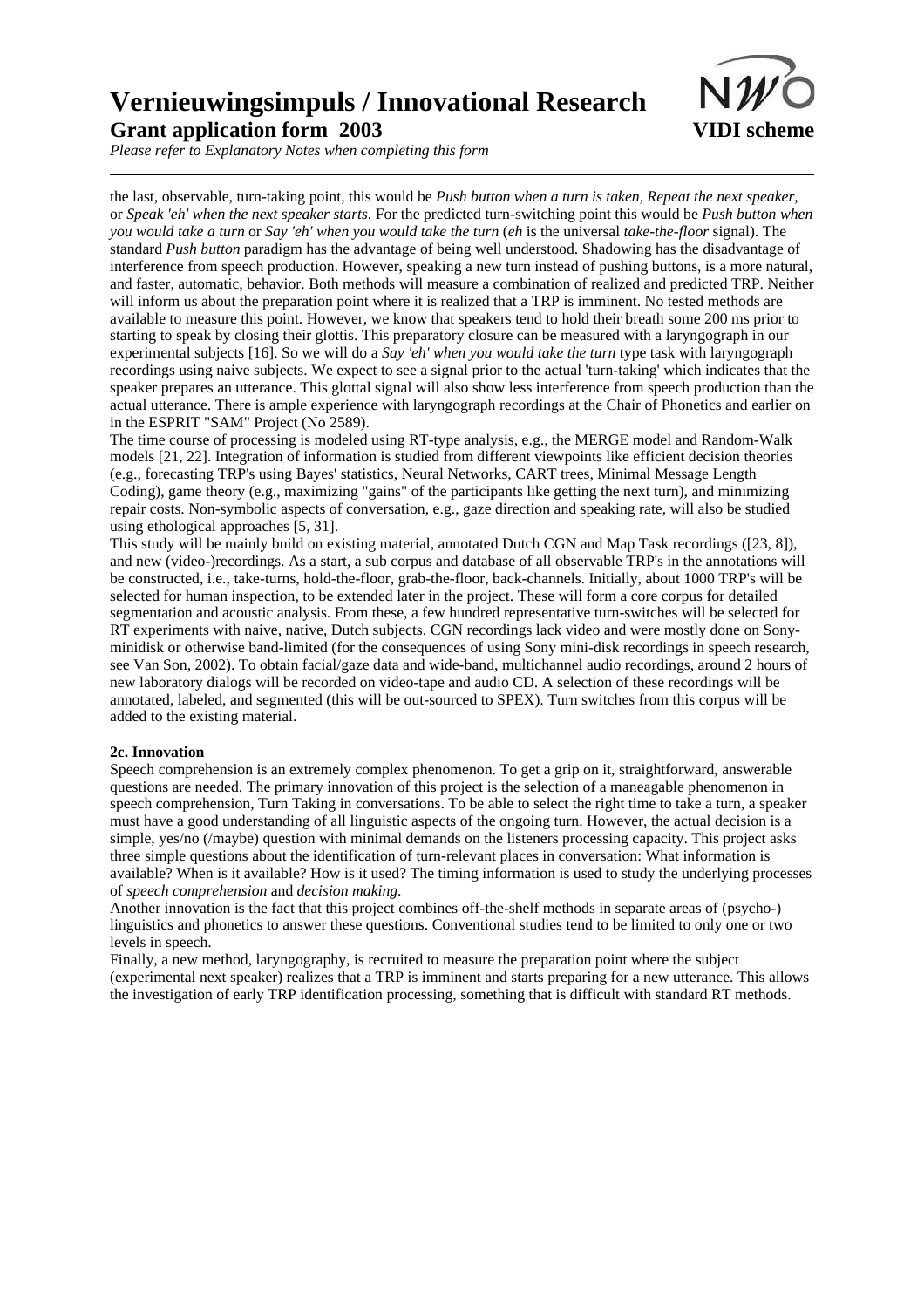

*Please refer to Explanatory Notes when completing this form*

### **2d. Plan of work Time table**

| PostDoc (5 year, 0.8 fte)                                                                                                                                                                                                                                                                                                         | AIO (PhD student, 4 year, 1.0 fte)                                                                                                                                                                                                                                                                                                                                                                                                                                                                                                                                                                                                                                                                                          |
|-----------------------------------------------------------------------------------------------------------------------------------------------------------------------------------------------------------------------------------------------------------------------------------------------------------------------------------|-----------------------------------------------------------------------------------------------------------------------------------------------------------------------------------------------------------------------------------------------------------------------------------------------------------------------------------------------------------------------------------------------------------------------------------------------------------------------------------------------------------------------------------------------------------------------------------------------------------------------------------------------------------------------------------------------------------------------------|
| 2004 months 1-6<br>Selection and isolation of relevant material.<br>Inspect 1000 TRP's manually<br>Video recording of wide-band (clean) laboratory<br>dialoges: Strive for 2 hours of dialog<br>Start of annotation, labeling, and segmental alignment<br>Reporting on international meetings and in peer-<br>reviewed literature |                                                                                                                                                                                                                                                                                                                                                                                                                                                                                                                                                                                                                                                                                                                             |
| 2004 months 7-12<br>Continuing of transcription, labeling, and segmentation<br>of material<br>Preparing transcribed material for listening tests<br>Start of listening tests (TRP judgments, RT<br>experiments, and laryngography)<br>Reporting on international meetings and in peer-<br>reviewed literature                     |                                                                                                                                                                                                                                                                                                                                                                                                                                                                                                                                                                                                                                                                                                                             |
| 2005 12 months<br>Completing transcription, labeling, and segmentation<br>of material<br>Listening tests (using manipulated speech)<br>Reporting on international meetings and in peer-<br>reviewed literature                                                                                                                    | 2005 months 1-3<br>Familiarizing with the Conversation Analysis (CA)<br>and phonetics literature, and the corpora<br>- Familiarizing with the working environment at the<br>Chair of Phonetics.<br>months 4-12<br>First selection of material to study.<br>Start of TRP analysis (CA) for selection.<br>Starting measurements on available material                                                                                                                                                                                                                                                                                                                                                                         |
| 2006-2008 36 months<br>Extended listening tests<br>Selection and analysis of additional speech material to<br>elucidate new/missed aspects of TRP's<br>Analysis of experiments<br>Modeling TRP comprehension<br>Reporting on international meetings and in peer-<br>reviewed literature<br>Writing final report (2008)            | 2006 12 months<br>Selection of speech materials<br>Identifying and analyzing TRP's (CA) of chosen<br>materials<br>Listening (RT) experiments to determine time course<br>and precision of TRP prediction<br>Reporting on international meetings and in peer-<br>reviewed literature<br>2007 12 months<br>- Listening (RT) experiments to determine time course<br>and precision of TRP prediction<br>Reporting on international meetings and in peer-<br>reviewed literature<br>2008 12 months<br>Combining and analyzing results<br>Integrating acoustic and "conventional" aspects of<br>TRP's in a model of TRP prediction.<br>Writing thesis<br>Reporting on international meetings and in peer-<br>reviewed literature |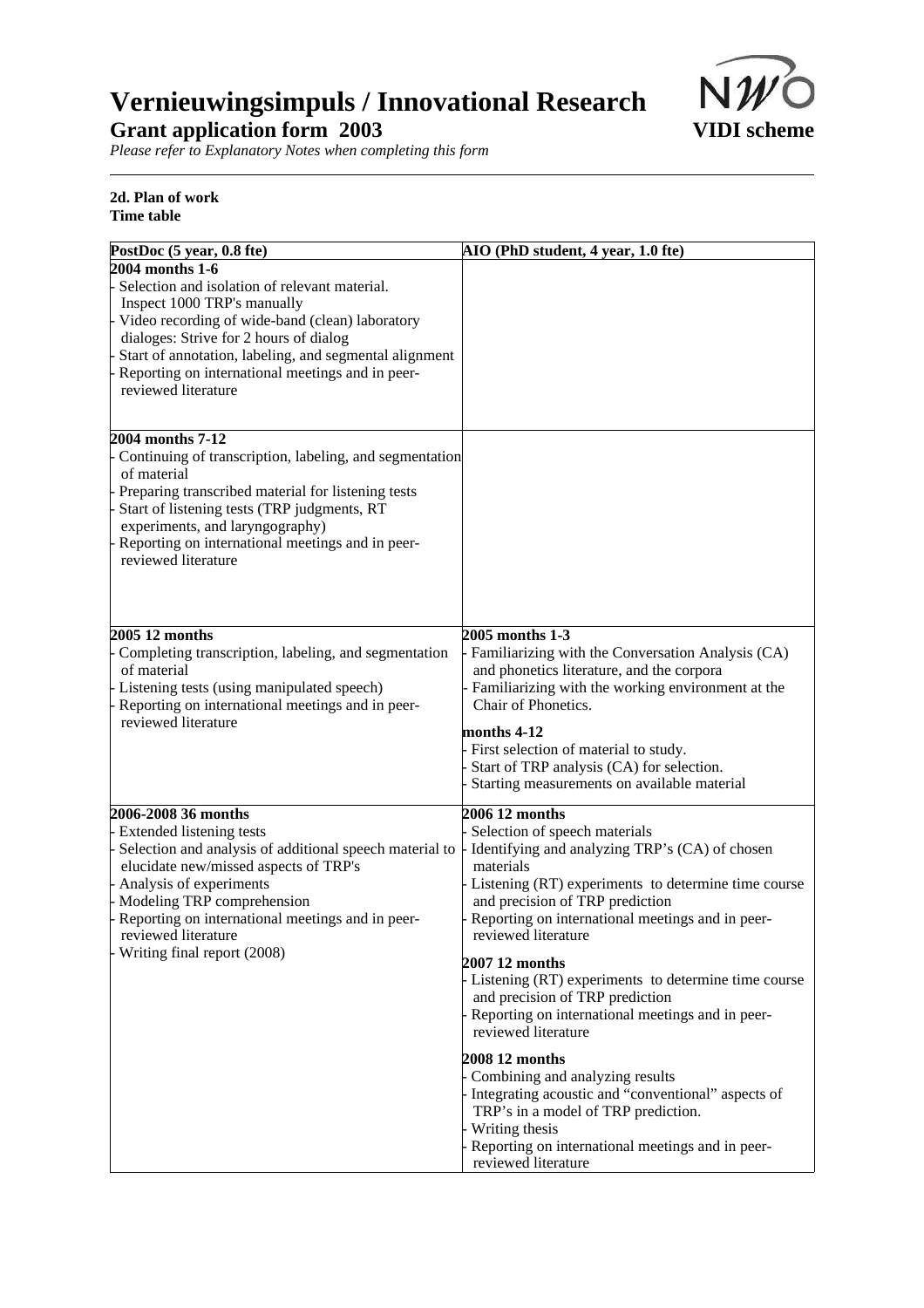*Please refer to Explanatory Notes when completing this form*

### **Institutional setting**

Phonetics research at the University of Amsterdam has long targeted the origins and implications of the variability in speech, going back at least to the work of Koopmans-van Beinum (1980) and Buiting in the seventies. The proposed project would be a natural extension of this long line of research in that it probes even more fundamental questions about the integration of linguistic and acoustic variation in comprehension. The project (and AIO) will benefit from the large knowledge base and contacts of the Chair of Phonetic Sciences on the questions of discourse structure, phonetic variability and managing and handling speech corpora. We closely collaborate with groups from Helsinki and St. Petersburg in the international *INTAS 915* project, where we study systematic differences in the prosody and acoustics between Russian, Finnish, and Dutch. The Chair of Phonetic Sciences, in the person of Louis Pols, is already participating in the *CGN*. Within his current project, the applicant has assembled a labeled speech corpus of (monologue) discourses in collaboration with those compiling the *CGN* (Van Son et al., 2001; Van Son and Pols, 2001b&d). Currently we work with the MPI to add this *IFA corpus* to the IMDI/ISLE browsable meta-data corpus ([6]). It is our intention to incorporate speech material from the present project into the *CGN* and *IMDI* corpus whenever possible. As this project covers a vast range of subjects, I contacted specialists who are willing to help us with advise on specific topics. The construction of a labeled corpus of dialogs requires special expertise that can be found at SPEX. Therefore, we will outsource this part to SPEX (dr. Henk van den Heuvel). Van den Heuvel will advice on the construction of the dialog corpus. Dr. Johanneke Caspers (Leiden University) will advise on the analysis of dialogs and prosody in general. Dr Marc Swerts of Tilburg University (KUB) will advise on video (face) recordings and annotations. Dr Roel Smits from the MPI Nijmegen will advise on listening experiments and be our contact person at the MPI. From the department of Linguistics of the University of Amsterdam, Dr Ingrid C. van Alphen will advise on matters regarding conversation analysis and Dr Henk Zeevat on syntactic parsing and syntactics in general. At the Chair of Phonetics at the University of Amsterdam, there is expertise on the management and evaluation of video-recordings (dr. Jeannette van der Stelt and our technician Ton Wempe), prosodic annotations (dr. Cecilia Odé), and the construction and management of large, on-line corpora (the applicant, dr Rob van Son)

*Relevant PhD theses of the Chair of Phonetic Sciences:*

- Boersma, P.P.G. (1998). Functional Phonology. Formalizing the interactions between articulatory and perceptual drives, Ph.D. thesis, University of Amsterdam, LOT 11, 493p.
- Koopmans-van Beinum, F.J. (1980). *Vowel contrast reduction*, PhD thesis, University of Amsterdam, 163p.
- Streefkerk, B. (2002). *Prominence: Acoustical and lexical/syntactic correlates*, PhD thesis, University of Amsterdam LOT 58, 152p.
- Ten Bosch, L.F.M. (1991). *On the structure of vowel systems: an extended dispersion model*, Ph.D. thesis, University of Amsterdam, 190 p.
- Tielen, M.T.J. (1992). *Male and female speech. An experimental study of sex- related voice and pronunciation characteristics*, Ph.D. thesis, University of Amsterdam, 180 p.
- Van Alphen, P. (1992). *HMM-based continuous-speech recognition. Systematic evaluation of various system components*, Ph.D. thesis, University of Amsterdam, 216 p.
- Van Bergem, D.R. (1995). *Acoustic and lexical vowel reduction*, IFOTT Studies in language and language use 16, Ph.D. thesis, University of Amsterdam, 195 p.
- Van der Stelt, J.M. (1993). *Finally a word. A sensori-motor approach of the mother-infant system in its development towards speech*. Ph.D.-thesis, IFOTT Studies in language and language use 4, University of Amsterdam, 226 pp.
- Van Donzel, M.E. (1999). *Prosodic aspects of information structure in discourse*, Ph.D. Thesis, University of Amsterdam, LOT 23, 194 p.
- Van Son, R.J.J.H. (1993). *see list of publications*
- Van Wieringen, A. (1995). *Perceiving dynamic speechlike sounds, Psycho-acoustics and speech perception*, PhD thesis, University of Amsterdam, 256p.
- Wang, X. (1997). *Incorporating knowledge on segmental duration in HMM-based continuous speech recognition*, IFOTT Studies in language and language use 29, Ph.D. thesis University of Amsterdam, 190p.

### **2e. Literature references** (see also under **5. Publications** and **Institutional setting** for our own contributions)

- 1. Auer, P. (1996). "On the prosody and syntax of turn-continuations", in: Couper-Kuhlen, E. and Selting, M. (eds.) Prosody in conversation: interactional studies, Cambridge University Press, 57-100.
- 2. Bates, E. and Goodman, J. (1999) "On the Emergence of Grammar from the Lexicon", in B. MacWhinney (ed.), *The Emergence of Language* (Mahwah, NJ: Lawrence Erlbaum Associates), 29-79.
- 3. Boersma, P. and Weenink, D (1996). *Praat, a System for doing Phonetics by Computer, version 3.4*. Institute of Phonetic Sciences of the University of Amsterdam, Report 132, 182 p.
- 4. Borsky S., Tuller B. and Shapiro L.P. (1998). "How to milk a coat: The effects of semantic and acoustic information on phoneme categorization", Journal of the Acoustical Society of America 103, 2670-2676.
- 5. Bradbury, J.W. and Vehrencamp, S.L. (1998). *Principles of animal communication*, Sinauer Associates, 882 p.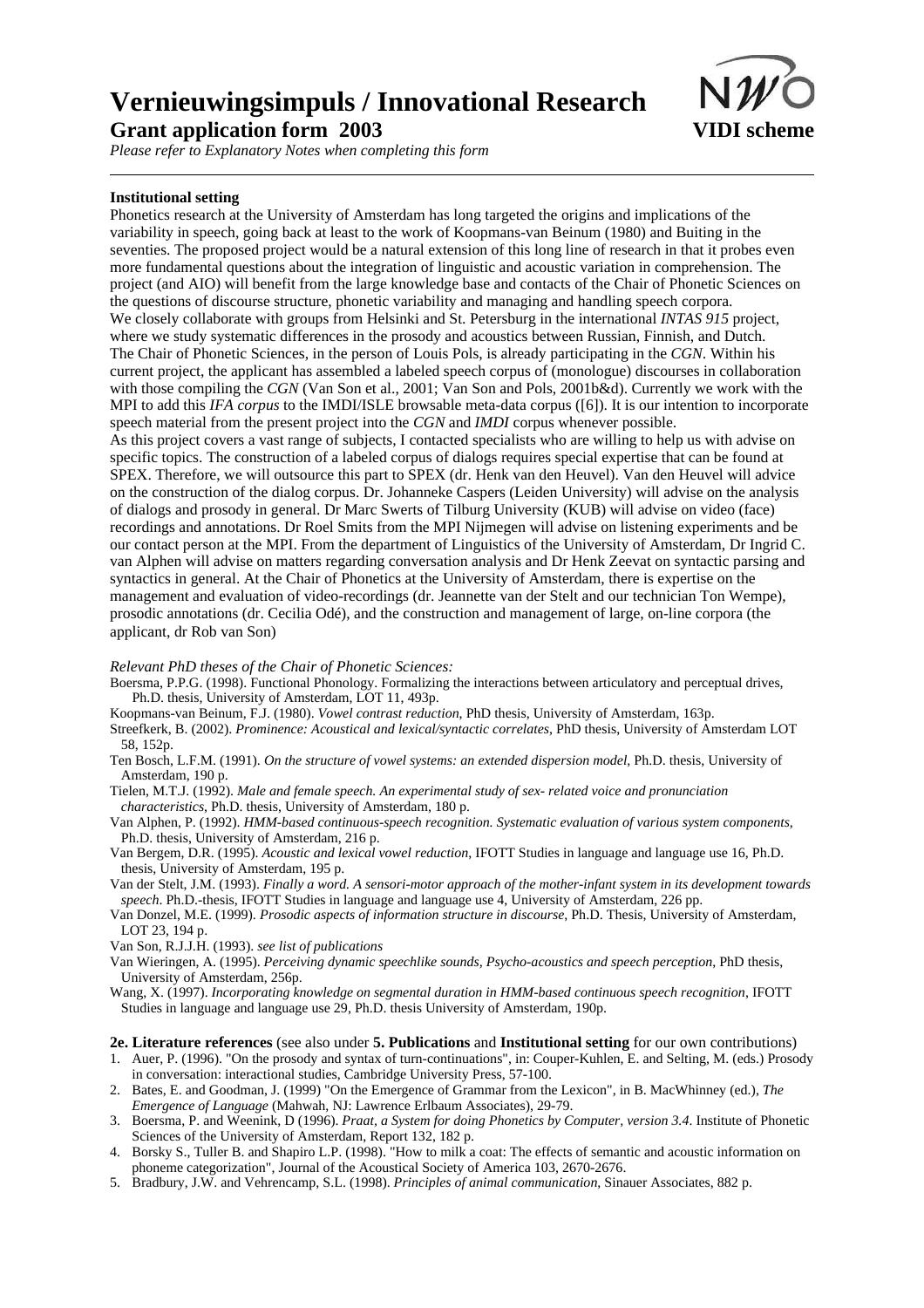

*Please refer to Explanatory Notes when completing this form*

- 6. Broeder, D., Brugman, H. and Wittenburg, P. (2001). "Aspects of modern multi-modal/multi-media corpora exploitation environments", Proc. Eurospeech'2001 Scandinavia, Aalborg, 1529-1531.
- 7. Byrd, D. and Saltzman, E. (1998). "Intragestural dynamics of multiple prosodic boundaries", Journal of Phonetics 26, 173-199.
- 8. Caspers, J. (1998). "Who's next? The melodic marking of question versus continuation in Dutch", Language and Speech 41, 375-398.
- 9. Carletta, J. C., Isard, A., Isard, S., Kowtko, J., Doherty-Sneddon, G. and Anderson, A. (1997). "The Reliability of a Dialogue Structure Coding Scheme", Computational Linguistics, 23(1), 13-31.
- 10. Clark, H.H. (2002). "Speaking in time", Speech Communication, 36, 5-13.
- 11. Cutler A. (1997). The comparative perspective on spoken-language processing, Speech Communication 21, 3-15.
- 12. De Jong, K., Beckman, M.E., and Edwards, J. (1993). "The interplay between prosodic structure and coarticulation", Language and Speech 36, 197-212.
- 13. De Jong, K. (1995). "The supraglottal articulation of prominence in English: Linguistic stress as localized hyperarticulation", Journal of the Acoustical Society of America 97, 491-504.
- 14. Eco, U. (1987). Lector in Fabula, Bert Bakker Amsterdam, pp. 333.
- 15. Fougeron, C. and Keating, P.A. (1997). "Articulatory strengthening at edges of prosodic domains", Journal of the Acoustical Society of America 101, 3728-3740.
- 16. Fourcin A.J., Abberton E. (1977), "Laryngograph studies of vocal fold vibration", Phonetica 34, 313-315.
- 17. Koiso, H., Horiuchi, Y., Tutiya, S., Ichikawa, A., and Den, Y. (1998). "An Analysis of Turn-Taking and Backchannels Based on Prosodic and Syntactic Features in Japanese Map Task Dialogues", Language and Speech 41, 295-321.
- 18. Langacker, R.W. (2001). "Discourse in cognitive grammar", Cognitive Linguistics 12-2, 143-188.
- 19. Massaro, D.W. and Stork, D.G. (1998). "Speech Recognition and Sensory Integration", American Scientist 86, 236-244.
- 20. McGurk H. and MacDonald J. (1976). "Hearing lips and seeing voices" Nature, Dec. 1976, 746-748.
- 21. Norris D., McQueen J.M., and Cutler A. (2000). "Merging information in speech recognition: Feedback is never necessary", Behavioral and Brain Sciences 23, 299-325.
- 22. Norris, D. (2001). "Modelling speed and accuracy in behavioural experiments on speech recognition", Proceedings of the workshop on speech recognition as pattern classification, Nijmegen, 11-13th July, 79-84.
- 23. Oostdijk, N. (2000). "The Spoken Dutch Corpus, overview and first evaluation", Proceedings of LREC-2000, Athens, Vol. 2, 887-894.
- 24. Pettersson, J.S. (1996). *Grammatological Studies: Writing and its Relation to Speech* PhD thesis, Department of Linguistics, Uppsala University, Published as Reports from Uppsala University Linguistics no. 29, pp.228.
- 25. Pickering, M.J. and Branigan, H.P. (1999). "Syntactic priming in language production", Trends in Cognitive Sciences 3, 136-140.
- 26. Pinker, S. (1999). Words and rules: The ingredients of language, Perseus books, 352p.
- 27. Sacks, H., Schegloff, E.A., and Jefferson, G. (1974). "A simplest systematics for the organization of turn-taking for conversation", Language 50, 696-735.
- 28. Schegloff, E.A. (1999). "Discourse, pragmatics, conversation, analysis", Discourse Studies 1(4), 405-435.
- 29. Schegloff, E.A (2000). "Overlapping talk and the organization of turn-taking for conversation", Language in Society 29, 1-63.
- 30. Shimojima, A., Katagiri, Y., Koiso, H. and Swerts, M. (2002). "Informational and dialogue-coordinating functions of prosodic features of Japanese echoic responses", Speech Communication, 36, 113-132.
- 31. Smith, W.J. (1977). The behavior of communicating, Harvard University Press, Cambridge Massachusetts and London, 545p.
- 32. Stent, A. (2002). "A conversation acts model for generating spoken dialogue contributions", Computer Speech and Language 16, 313-352.
- 33. Tanaka, H. (2000). "The particle ne as a turn-management device in Japanese conversation", Journal of Pragmatics 32, 1135-1176.
- 34. Thompson, H.H. (1996). "Why 'Turn-taking' is the wrong way to analyze dialogue: Empirical and theoretical flaws", Proceedings of the ISSD, Philadelphia, paper B.4.1, 49-52.
- 35. Turk, A.E. and Sawush, J.S. (1997). "The domain of accentual lengthening in American English", Journal of Phonetics 25, 25-41.
- 36. Wells, B. and Peppé, S. (1996). "Ending up in Ulster: prosody and turn-taking in English dialects", in: Couper-Kuhlen, E. and Selting, M. (eds.) Prosody in conversation: interactional studies, Cambridge University Press, 101-130.
- 37. Ward, N. (1996). "Using prosodic clues to decide when to produce back-channel utterances", Proceedings of the 4th International Conference on Spoken Language Processing, Philadelphia (ICSLP-96), 1728-1731.
- 38. Wightman, C.W., Shattuck-Hufnagel, S., Ostendorf, M., and Price, P.J. (1992). "Segmental durations in the vicinity of prosodic phrase boundaries", Journal of the Acoustical Society of America 91, 1707-1717.

[**2f. Utilisation paragraph**: Only required for proposals to be submitted to Technical Sciences, see Notes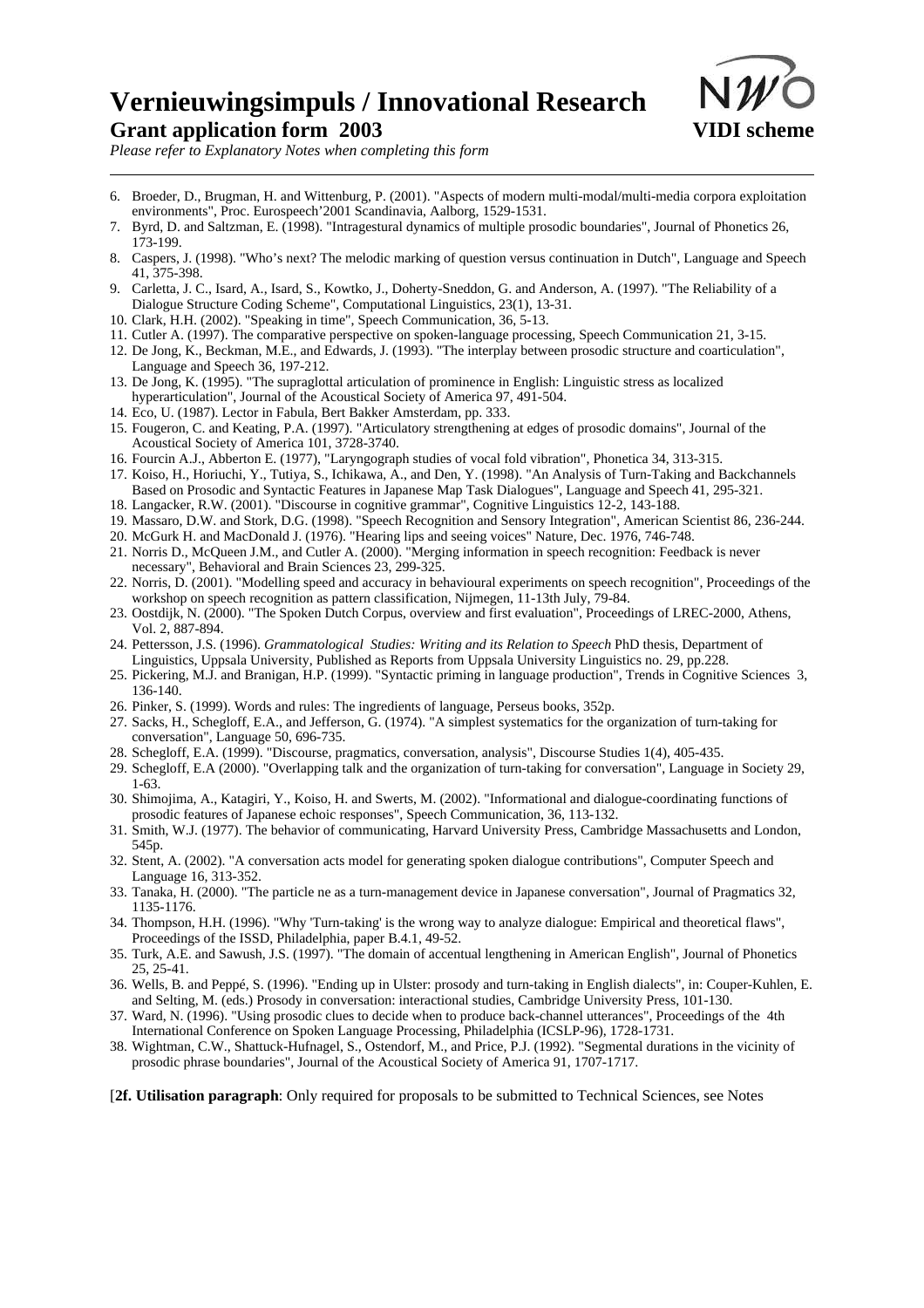

*Please refer to Explanatory Notes when completing this form*

### **Cost estimates**

| 3a. Budget                      |      |          |          |          |                |              |  |
|---------------------------------|------|----------|----------|----------|----------------|--------------|--|
|                                 | 200y | $200y+1$ | $200y+2$ | $200y+3$ | $200y+4$       | <b>TOTAL</b> |  |
| Staff costs: (in<br>$k\epsilon$ |      |          |          |          |                |              |  |
| Applicant 0.8 fte               | 12   | 12       | 12       | 12       | 12             | 350          |  |
| Post-doc                        |      |          |          |          |                |              |  |
| Ph D student<br>$(AIO) 1.0$ fte |      | 12       | 12       | 12       | 12             | 110          |  |
| Support staff                   |      |          |          |          |                |              |  |
| Non staff costs:<br>(kE)        |      |          |          |          |                |              |  |
| Equipment                       |      |          |          |          |                |              |  |
| Consumables                     | 30   | 30       | 12       | 4        | $\overline{4}$ | 80           |  |
| Travel and<br>subsistence       | 5    | 13.5     | 10       | 17       | 10             | 55.5         |  |
| Other                           |      |          |          |          |                |              |  |
| <b>TOTAL</b>                    |      |          |          |          |                | 595.5        |  |

Travel costs include conference participation and visits to laboratories abroad. In this field there is at least one large conference each year (e.g., EUROSPEECH or ICSLP) and numerous workshops. For each participant, visits to one conference and one workshop a year are planned (2x Euro 2500,- a year, on average). Also an extended visit to another laboratory is planned for the graduate student (Euro 3500,-) and two for the post-doc (together Euro 7000,-). Good options would be the HRCR at Edinburgh University, the MPI at Nijmegen, and the University of Freiburg (Prof. Auer).

Material costs cover speakers and listeners (informants), recording and backup media, labeling, and segmentation of the speech. We expect Euro 9,000 for "informants", Euro 1,000 for media, and Euro 70,000 for construction of the corpus. Most of this money will be spent in the first two years for the construction of the annotated video corpus. In the remaining years money will still be needed for informants and recording media.

The labeled corpus will be constructed according to the standards of the *CGN* to allow future integration. Copyrights for all original material will be transferred to the *Nederlandse Taalunie* (Dutch Language Union) as was done with the copyrights of the *CGN* and the *IFA corpus*. These materials will be released under a Free Software license (the *GNU General Public License*, or *GPL* for short). These materials will also be added to the IMDI/ISLE browsable meta-data corpus. We will try to obtain permission to re-distribute any material obtained from others under the GPL or another open source license, e.g., *CGN* recordings. The GPL ensures the access and availability of the corpus beyond the duration of this project. From our work with the *IFA corpus* we have learned that this is a highly efficient arrangement.

**3b. Have you requested any additional grants for this project either from NWO or from any other institution?** no (If 'yes', see Notes)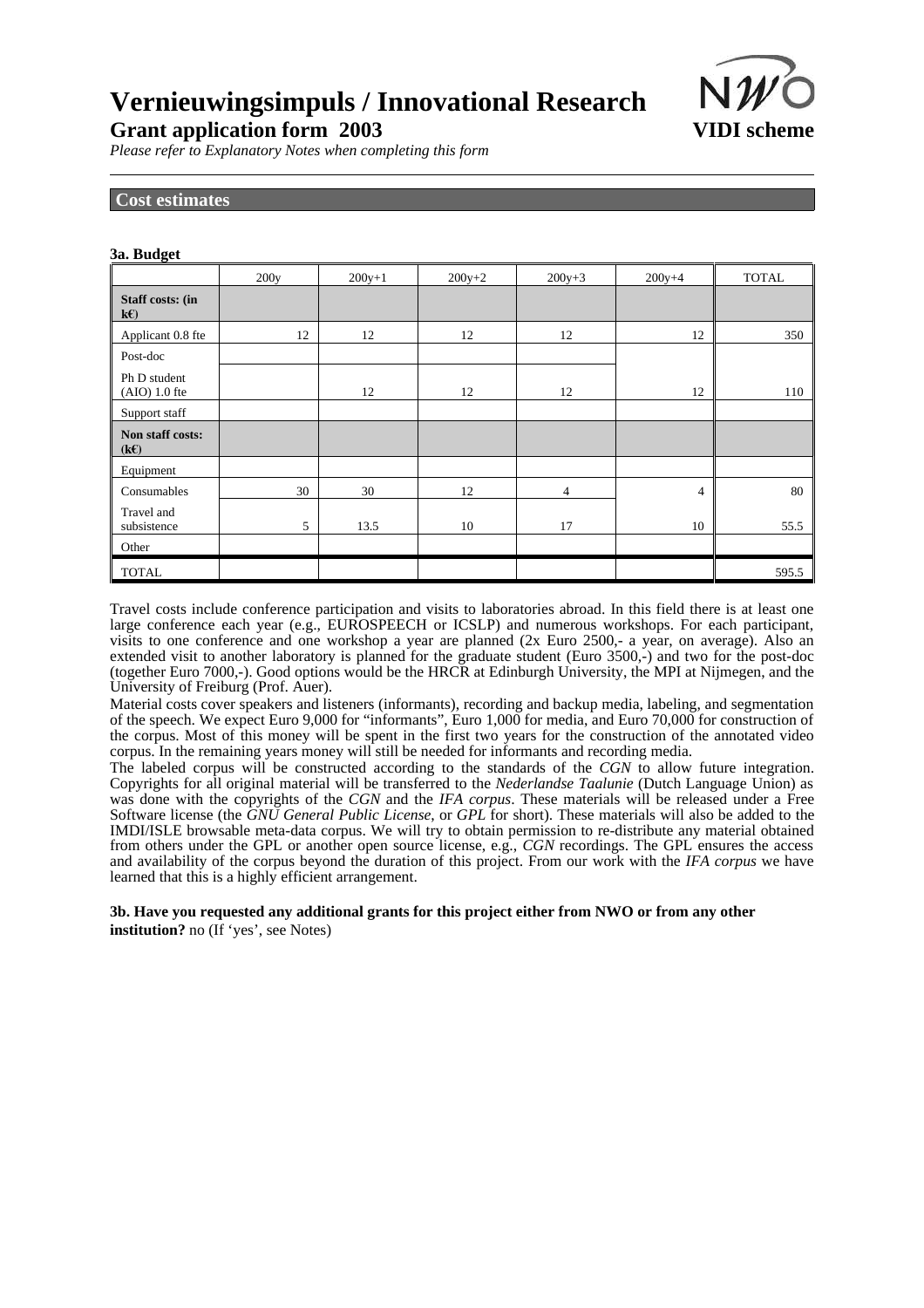

*Please refer to Explanatory Notes when completing this form*

### **Curriculum vitae**

### **4f. Brief summary of research over last five years**

(max. 350 words)

The last five years of research spans four distinct lines of research. The first line studied the acoustics of consonant reduction. Consonants showed acoustic differences that completely parallel those found in vowels when reduction is involved. Acoustic reduction in consonants was most evident from duration and spectral balance measurements. Perceptual experiments confirmed a link between acoustic measures of reduction and reduced intelligibility of consonants (Van Son and Pols, 1997, 1999a).

A second line of research studied the time-course in which listeners extract information from speech for phoneme identification. Listeners use peri-segmental (extra-segmental) speech to identify phonemes from connected speech. It was concluded that listeners use all information available, whatever its origin, to decide as quickly as possible on phoneme identity (Van Son and Pols, 1999b, 2001a&c). Also, phoneme identification in the classical experimental paradigms can best be explained as an automatic, non-exclusive, categorization, followed by access into the mental lexicon (Van Son and Pols, 2001 a&c).

The third line of research investigates the way speech is made efficient by varying the "effort" put in producing its acoustic signal with communicative importance. For this research, a 50 kWord, phonemically segmented database of speech has been constructed (Van Son et al, 2001; Van Son and Pols, 2001 b&d; Pols and Van Son, 2002; Van Son and Pols, 2002; Van Son and Pols, accepted). At the upcoming ICPhS 2003 conference at Barcelona we will present results which show a consistent correlation between the importance of a vowel or consonant for word recognition in context and its level of reduction. Other papers are in preparation. This line of research also includes the participation in the international INTAS 915 project, a collaboration between groups in St. Petersburg, Helsinki, and the Chair of Phonetic Sciences in Amsterdam, which studies the language specific differences in prosodic and acoustic variation between Russian, Finnish, and Dutch.

A fourth, ongoing branch of research is the construction and maintenance of on-line resources, most notably, the 50 kWord IFA speech corpus (Van Son et al, 2001; Van Son and Pols, 2001 b&d; Van Son, 2002).

#### **4g. International activities**

**4h.Other academic activities**

**Teaching:**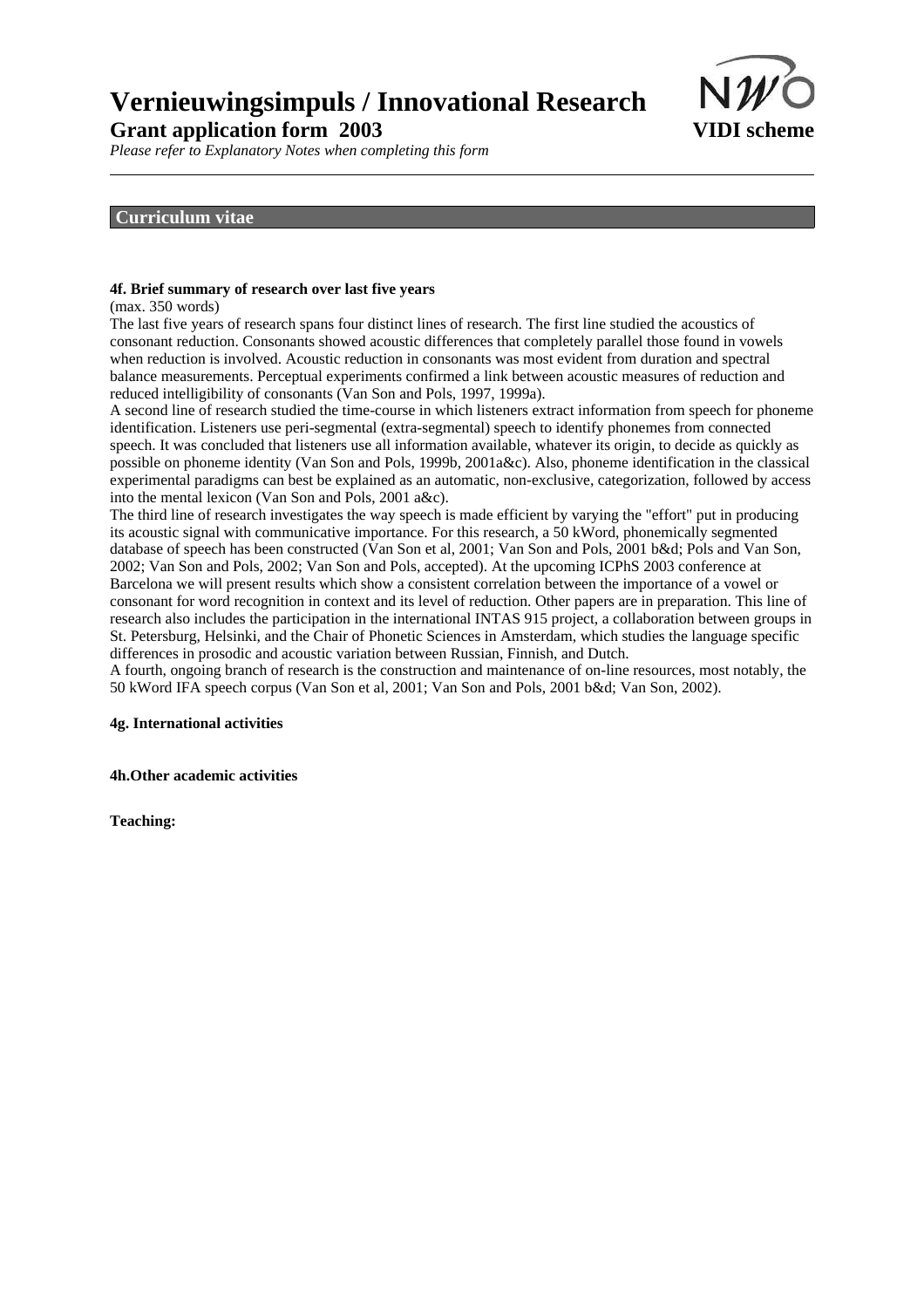

*Please refer to Explanatory Notes when completing this form*

## **List of publications**

#### **5. Publications:**

(As the proposed research is really new, there are no publications that completely overlap with the intended work. Instead, the publications that were instrumental in designing this proposal, both for the theoretical and practical aspects, are marked with an **S**. )

#### **-International (refereed) journals**

- Van Son, R.J.J.H. and Pols, L.C.W. (1990). "Formant frequencies of Dutch vowels in a text, read at normal and fast rate", J. Acoust. Soc. Am. 88(4), 1683-1693.
- Van Son, R.J.J.H. and Pols, L.C.W. (1992). "Formant movements of Dutch vowels in a text, read at normal and fast rate", J. Acoust. Soc. Am. 92, 121-127.
- **S** Van Son, R.J.J.H. and Pols, L.C.W. (1999a). "An acoustic description of consonant reduction", Speech Communication 28, 125-140.
- **S** Van Son, R.J.J.H. and Pols, L.C.W. (1999b). "Perisegmental speech improves consonant and vowel identification", Speech Communication, 29, 1-22.
- **S** Van Son, R.J.J.H, Binnenpoorte, D., van den Heuvel, H. and Pols, L.C.W. (2001). "The IFA Corpus: A phonemically segmented Dutch "Open Source" speech Database" Proceedings of Eurospeech 2001, Aalborg, Denmark, 811-814.
- **S** Van Son, R.J.J.H. and Pols, L.C.W. (2002). "Evidence for Efficiency in vowel production", Proceedings of ICSLP2002, Denver, USA, .
- **S** Pols, L.C.W. and Son, van R.J.J.H. (1993). "Acoustics and perception of dynamic vowel segments", Speech Communication, 13, 135-147.
- Van der Heijden, L.A.M. and Van Son, R.J.J.H. (1982). "A note on the neglect of the doppler effect in the modelling of traffic flow as a line of stationary point sources", Journal of Sound and Vibration 85, 442-444. (this paper was the result of an undergraduate project, both authors contributed equally to it)
- Van Son R.J.J.H. and Van Santen, J.P.H. (final phase of review). "Duration and spectral balance of intervocalic consonants", submitted to the Journal of the Acoustic Society of America.

#### **-National (refereed) journals**

#### **-Books, or contributions to books**

- Van Son, R.J.J.H. and Pols, L.C.W. (1993). "How does speaking rate influence vowel formant track parameters", In: V.J. van Heuven and L. C.W. Pols (Eds.), *Analysis and synthesis of speech. Strategic research towards high-quality text-to-speech generation*, Mouton de Gruyter, Berlin, 171-191.
- **S** Van Son, R.J.J.H. (1993). S*pectro-temporal features of vowel segments*, Ph.D. thesis, IFOTT Studies in language and language use 3, University of Amsterdam, 195p.
- Pols, L.C.W. and Van Son, R.J.J.H. (1996). "Acoustics and perception of dynamic vowel segments", in *Analysis, perception and processing of spoken language*, G. Fant, K. Hirose, S. Kiritani (eds.), Elsevier, North-Holland, 135-147.
- Pols, L.C.W. and Van Son, R.J.J.H. (2002). "Accessing the IFA-corpus", In: *Book in honor of the 70-th anniversary of Prof. L.V. Bondarko*, N.B. Volskaya, N.D. Svetozarova (Eds.), University of St. Petersburg, 316-320.
- **S** Pols, L.C.W. and Van Son, R.J.J.H. (accepted for publication). "Speech Dynamics: Acoustic manifestations and perceptual consequences", in *Dynamics of Speech Prodution and Perception*, Pierre Divenyi, Georg Meyer and Klara Vicsi (eds.), IOS Press, Amsterdam, Washington, Oxford.

## **-Other**

## **Corpora**

**S** Van Son, R.J.J.H, Binnenpoorte, D., van den Heuvel, H. and Pols, L.C.W. (1999-2003). "The IFA corpus", a 50 kWord fully labeled and segmented corpus (2003). Published as an IMDI/ISLE browsable corpus at the Max Planck Institute for Psycholingistics, Nijmegen (IMDI browser: http://www.mpi.nl/world/corpora/IFAcorpus/IMDI/IFAcorpus.imdi)

#### **Conference and Institutional proceedings**

- Van Son, R.J.J.H. (1987). "Automatic slope measurements on formant tracks", Proceedings of the Institute of Phonetic Sciences of the University of Amsterdam 11, 67-78.
- Van Son, R.J.J.H. (1988a). "Automatische segmentatie en stilering van parameterkrommen", Proceedings Colloquium Signaalanalyse en Spraak, Leidschendam.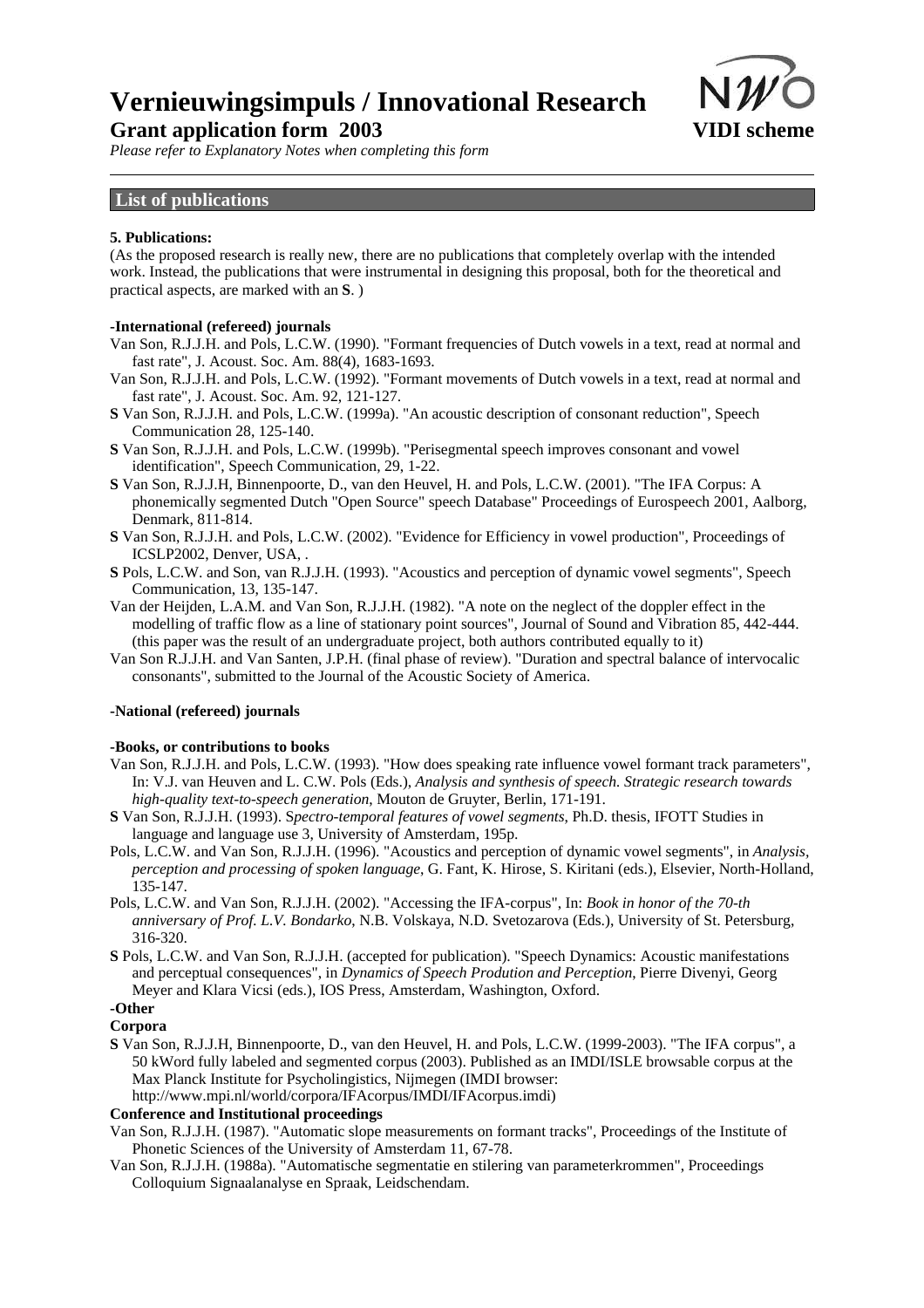

*Please refer to Explanatory Notes when completing this form*

- Van Son, R.J.J.H. (1988b). "Differences in formant values of Dutch vowels due to speaking rate", Proceedings of Speech 88, 7th FASE symposium, Edinburgh, 313-320.
- Van Son, R.J.J.H. and Pols, L.C.W. (1989). "Comparing formant movements in fast and normal rate speech", Proceedings Eurospeech 89, Paris, Vol. 2, 665-668.
- Van Son, R.J.J.H. and Pols, L.C.W. (1991a). "The influence of formant track shape on the perception of synthetic vowels", Proceedings Eurospeech 91, Genova, Vol. 3, 1117-1120.
- Van Son, R.J.J.H. and Pols, L.C.W. (1991b). "The influence of speaking rate on vowel formant track shape as modeled by Legendre polynomials", Proceedings of the Institute of Phonetic Sciences Amsterdam 15, 43-59.
- Van Son, R.J.J.H. and Pols, L.C.W. (1993). "Vowel identification as influenced by vowel duration and formant track shape", Proceedings Eurospeech 93, Berlin, 285-288.
- Van Son, R.J.J.H. (1993). "Vowel perception: a closer look at the literature", Proceedings of the Institute of Phonetic Sciences of the University of Amsterdam 17, 33-64.
- Van Son, R.J.J.H. (1994). "A method to quantify the error distribution in confusion matrices", Proceedings of the Institute of Phonetic Sciences of the University of Amsterdam 18, 41-63.
- Van Son, R.J.J.H.(1995a). "A method to quantify the error distribution in confusion matrices", Proceedings Eurospeech 95, Madrid, 2277-2280.
- Van Son, R.J.J.H. (1995b). "The relation between the error distribution and the error rate in identification experiments", Proceedings of the Institute of Phonetic Sciences of the University of Amsterdam 19, 71-82.
- Van Son, R.J.J.H. and Pols, L.C.W. (1995a). "The influence of local context on the identification of vowels and consonants", Proceedings Eurospeech 95, Madrid, 967-970.
- Van Son, R.J.J.H. and Pols, L.C.W. (1995b). "What does consonant reduction look like, if it exists", Proceedings Eurospeech 95, Madrid, 1909-1912.
- Van Son, R.J.J.H. and Pols, L.C.W. (1995c). "How transitions and local context affect segment identification", Proceedings of the Institute of Phonetic Sciences of the University of Amsterdam 19, 51-69.
- Van Son, R.J.J.H. and Pols, L.C.W. (1995d). "Acoustic consonant reduction: A comparison", Proceedings of the Institute of Phonetic Sciences of the University of Amsterdam 19, 83-91.
- Van Son, R.J.J.H. and Pols, L.C.W. (1996a). "An acoustic profile of consonant reduction", Proceedings of ICSLP 96, Philadelphia, USA, 1529-1532.
- Van Son, R.J.J.H. and Pols, L.C.W. (1996b). " A comparison between the acoustics of vowel and consonant reduction ", Proceedings of the Institute of Phonetic Sciences of the University of Amsterdam 20, 13-25.
- **S** Van Son, R.J.J.H. and Pols, L.C.W. (1997). "The correlation between consonant identification and the amount of acoustic consonant reduction", Proceedings Eurospeech 97, Rhodes, 2135-2138.
- Van Son, R.J.J.H. and Van Santen, J.P.H. (1997). "Strong interaction between factors influencing consonant duration", Proceedings Eurospeech 97, Rhodes, 319-322.
- **S** Van Son, R.J.J.H.., Koopmans-van Beinum, F.J. and Pols, L.C.W. (1998). "Efficiency as an organizing principle of natural speech", Proceedings ICSLP 98, Sydney, Australia, 2395-2398.
- **S** Van Son, R.J.J.H and Pols, L.C.W. (1999). "Effects of stress and lexical structure on speech efficiency", Proceedings of Eurospeech 99, Budapest, Hungary, 439-442.
- **S** Van Son, R.J.J.H, Streefkerk, B.M. and Pols, L.C.W. (2000). "An acoustic profile of speech efficiency", Proceedings of ICSLP2000, Beijing,, China, IV 97-100.
- **S** Van Son, R.J.J.H and Pols, L.C.W. (2001a). "Phoneme recognition as a function of task and context", Proceedings of the SPRAAC workshop, Nijmegen, the Netherlands, 25-30.
- **S** Van Son, R.J.J.H and Pols, L.C.W. (2001b). "The IFA Corpus: A phonemically segmented Dutch "Open Source" speech Database", Proceedings of the IRCS workshop on Linguistic Databases, Philadelphia, 245- 253.
- **S** Van Son, R.J.J.H and Pols, L.C.W. (2001c). "Phoneme recognition as a function of task and context", Proceedings of the Institute of Phonetic Sciences of the University of Amsterdam 24, 27-38.
- **S** Van Son, R.J.J.H and Pols, L.C.W. (2001d). "The IFA Corpus: A phonemically segmented Dutch "Open Source" speech Database" Proceedings of the Institute of Phonetic Sciences of the University of Amsterdam 24, 15-26.
- Van Son, R.J.J.H. (2002). "Can standard analysis tools be used on decompressed speech?", Paper presented at the COCOSDA2002 meeting, Denver (URL:http://www.cocosda.org/meet/denver/COCOSDA2002-Rob.pdf).
- Van Son, R.J.J.H and Pols, L.C.W. (accepted for publication). "An acoustic model of communicative efficiency in consonants and vowels taking into account context distinctiveness", Proceedings of the Interactional Conference of Phonetic Sciences, Barcelona.

### **Reports**

Van Son, R.J.J.H. (1986). "Lawaai en dieren", Wetenschapswinkel van de Universiteit van Amsterdam.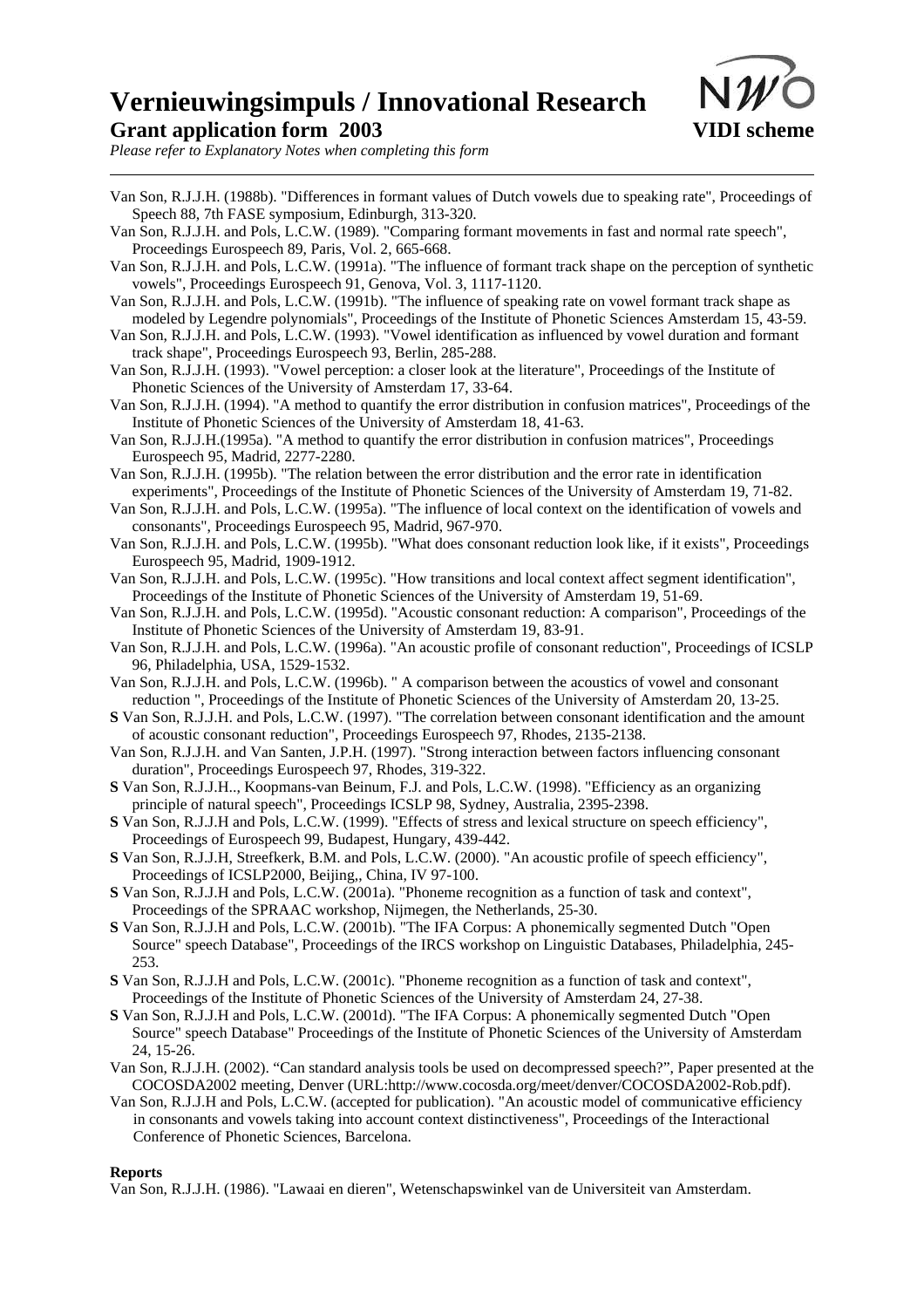

*Please refer to Explanatory Notes when completing this form*

- Van Son, R.J.J.H. and Pols, L.C.W. (1990). "Formant frequencies of Dutch vowels in a text, read at normal and fast rate", SPIN-ASSP report 16, Stichting Spraaktechnologie, Utrecht, 22p.
- Van Son, R.J.J.H. and Pols, L.C.W. (1991). "Aspects of speech rate on spectro-temporal characteristics of speech", Final report SPECRED, SPIN-ASSP report 42, 49p.

Van Son, R.J.J.H. (1992). "FORM: documentation", Report of the Institute of Phonetic Sciences Amsterdam 118, 87p.

Van Son, R.J.J.H. (1994). "Alfeios, a multi stream rule compiler" Manual for the Alfeios rule development package developed for the ESPRIT POLYGLOT program, Department of Language and Speech, Nijmegen University, 58p.

### **Signature**

I hereby declare that I have completed this form truthfully:

Please submit the application to NWO in electronic form (pdf format is required!) using the IRIS system, which can be accessed via the NWO website (www.nwo.nl/vernieuwingsimpuls).